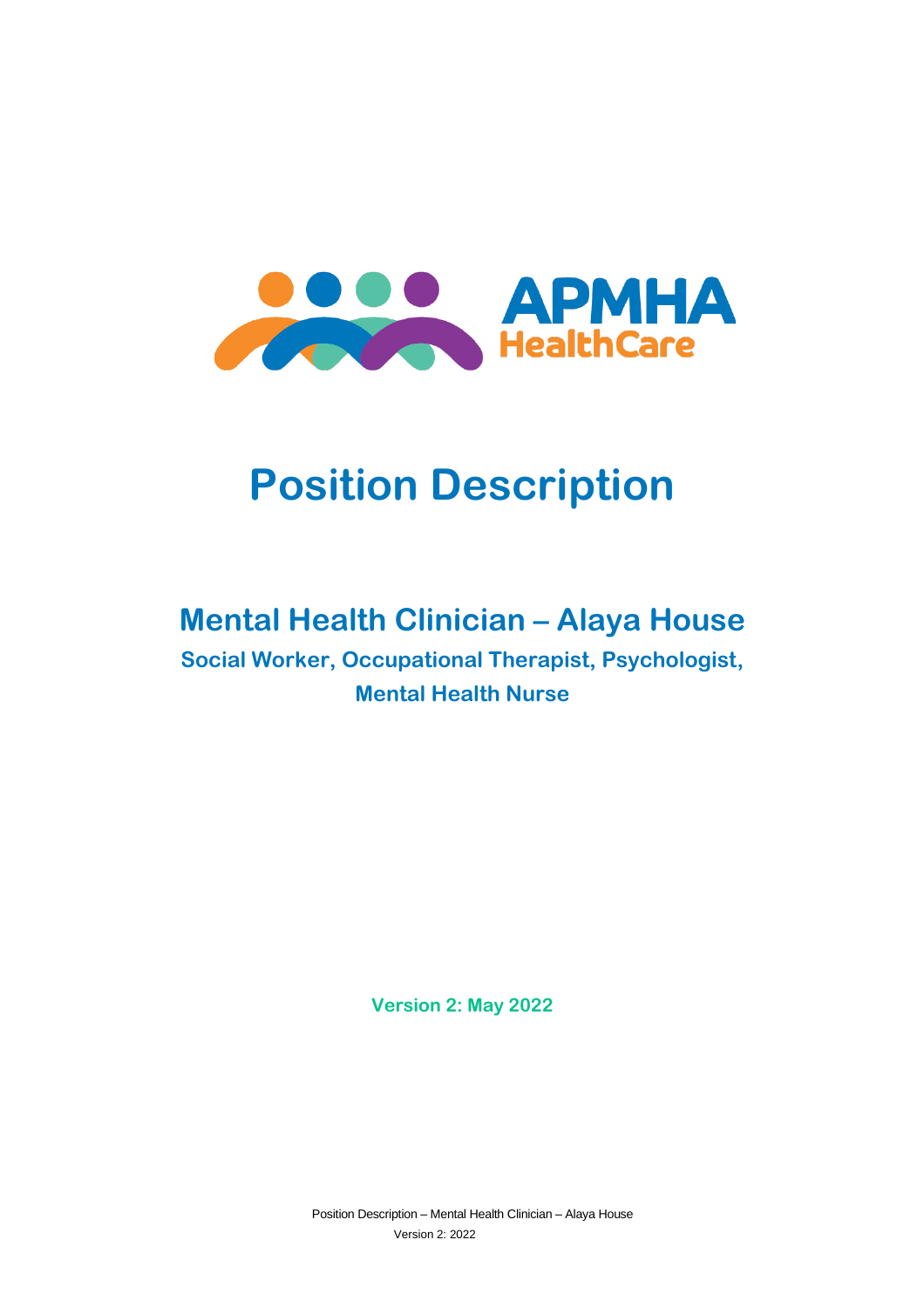

# **Position description**

|                          | Credentialed / Accredited Mental Health Clinician (or eligible for same)                                                  |                                                                                                                 |
|--------------------------|---------------------------------------------------------------------------------------------------------------------------|-----------------------------------------------------------------------------------------------------------------|
| <b>Position Title</b>    | <b>MHSW</b><br><b>MHOT</b><br>Cred MHN                                                                                    |                                                                                                                 |
|                          | Psychologist   Clin Psychologist                                                                                          |                                                                                                                 |
| <b>Position FTE:</b>     | 1 FTE                                                                                                                     |                                                                                                                 |
| Term:                    | Permanent, full time or part time                                                                                         |                                                                                                                 |
| Rate:                    | \$44 - \$52 per hour (plus salary packaging)                                                                              |                                                                                                                 |
| <b>Portfolio Stream:</b> | Service Delivery - Direct                                                                                                 |                                                                                                                 |
| <b>Program Streams</b>   | Low Intensity Stream<br>Mild - Moderate stream<br>Severe - Complex stream<br>High - Suicide Prevention<br><b>Services</b> | Children's Mental Health<br>Older persons mental health<br>MBS / EAP / Workcover / TAC<br><b>Head to Health</b> |
| <b>PHN Region</b>        | Murray PHN Region                                                                                                         |                                                                                                                 |
| Site Location/s          | 3A Nixon St, Alaya House, Shepparton                                                                                      |                                                                                                                 |
| <b>Employer</b>          | <b>APMHA HealthCare Ltd</b>                                                                                               |                                                                                                                 |
| <b>Direct reporting</b>  | Clinical: APMHA General Manager, Service Delivery                                                                         |                                                                                                                 |
| relationships            | Contract / HR: APMHA General Manager, Business Operations.                                                                |                                                                                                                 |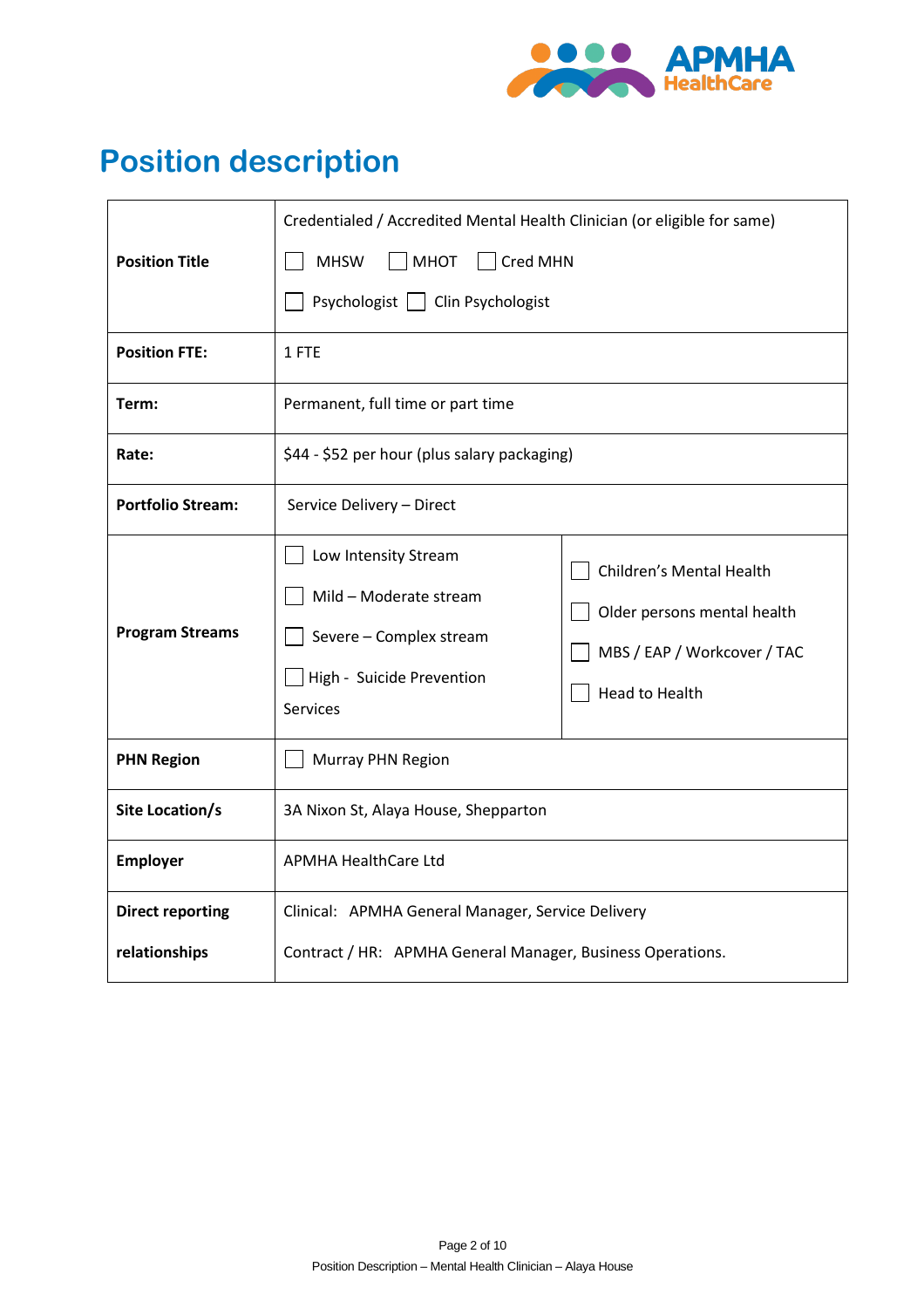

### **APMHA HealthCare Ltd**

APMHA HealthCare Ltd (APMHA) was established as a Not For Profit company in July 2019 and has evolved from the Victorian Primary Mental Health Alliance Pty Ltd. The change to a Not For Profit entity better reflected the values and benevolent focus of APMHAs mental health programs for under-serviced, priority populations.

APMHA provides intake, triage, allocations and clinical mental health services for a variety of funders through nominated program streams across Australia. Our focus primarily evolves around primary mental health care.

Our funders include Primary Health Networks, State Government, NDIA, MBS and others. Our partners and clients include government, community health services, PHNs, private mental health practitioners, community and private sector organisations and various peak bodies.

APMHA is governed by a Senior Leadership Team, an Executive Team and a Board of Management.

APMHA has three critical Board Committees which provide and avenue for input and advice by the senior leadership team into strategy and business development. These committees include:

- Executive and Leadership Committee
- Clinical Governance Committee
- Finance, risk and audit Committee

#### The APMHA HealthCare Model:

APMHA offers employed, secondment and sub-contract arrangements for clinical and non-clinical workforce it engages to ensure a national footprint of highly qualified mental health professionals. APMHA HealthCare has developed a Service Delivery Framework to reflect a Stepped Mental Health Model of care which sets out the strategic direction of the Company, the funding it has been awarded and the partnerships it has forged.

APMHA has developed relationships with providers who focus on health promotion through to acute services, to ensure the mental health stepped care is realised and clients are linked and transitioned within a seamless system and minimisation of duplication of service delivery.

#### About stepped mental health care:

- A stepped care approach to mental health promotes person centred care which targets the needs of the individual. It recognises that the individual's needs may change at any time and allows for flexibility for people to move across service levels to support their recovery.
- In a stepped care approach, a person presenting for support, is matched to the intervention level that most suits their current need. An individual does not generally have to start at the lowest, least intensive level of intervention in order to progress to the next 'step'. Rather, they enter the system and have their service level aligned to their needs.
- Clients receive care commensurate to need, this being determined by the health professional in consultation with the client and the client's GP.

The key features of the APMHA service delivery framework are:

- Timely response to referrals and allocation to an appropriately skilled and located provider
- Provision of evidence based therapeutic interventions for severity / acuity step type and presentation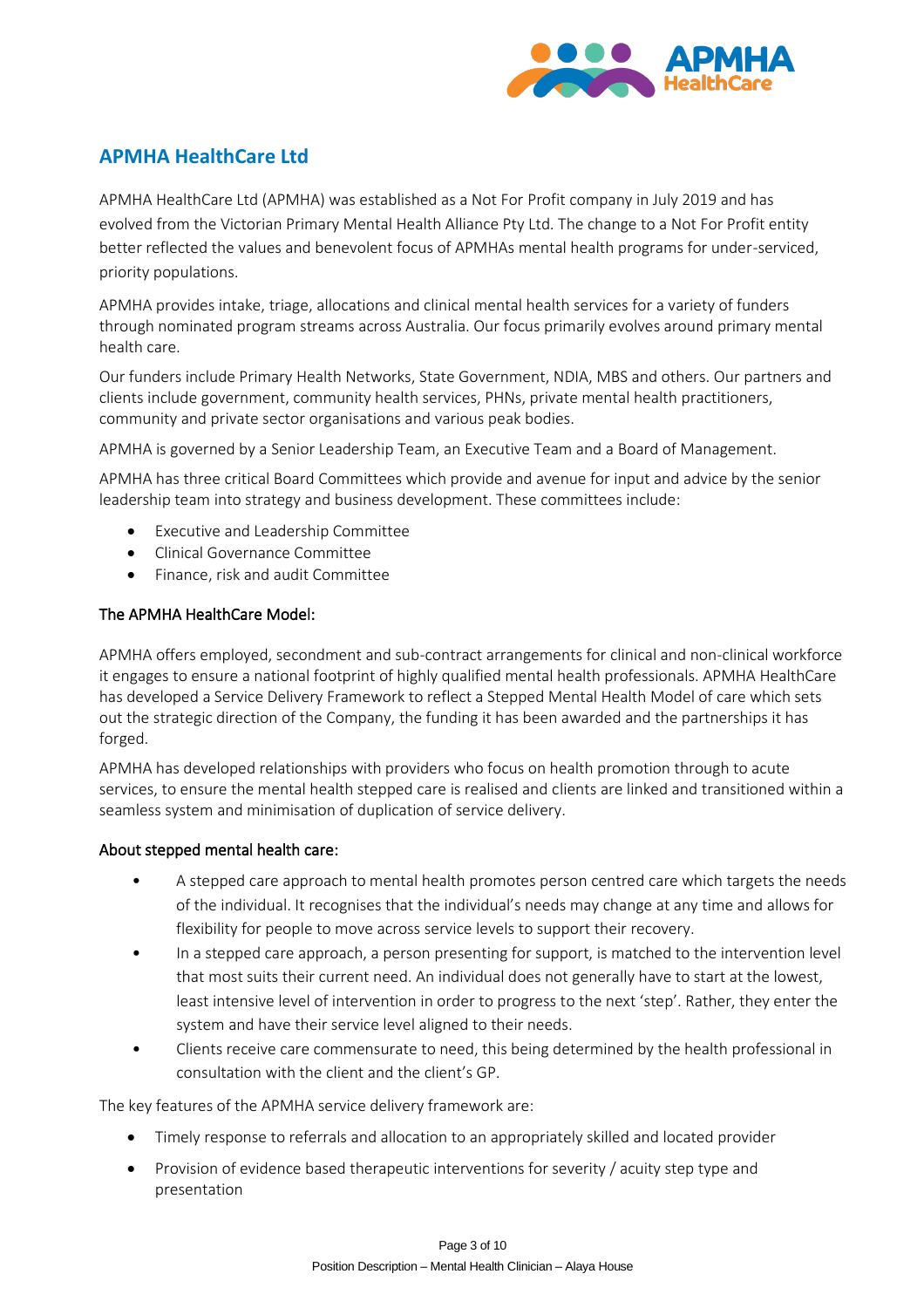

- Allocation of service sessions commensurate to need (acuity / complexity risk stratification)
- Collaboration and partnership with general practice
- Integrated care approach focusing on the client's trajectory for recovery
- Transition of clients up / down stepped mental continuum seamlessly and supported

#### IN OUR WORK WE VALUE:

- Lived Experience
- Collaborative Leadership
- **Community**
- **Integrity**
- Respect
- Innovation through passion

#### VISION

An accessible primary mental health service working in collaboration to support people with a mental illness to reclaim wellbeing and live a contributing life.

We will achieve our Vision through a commitment to embrace and live our Values.

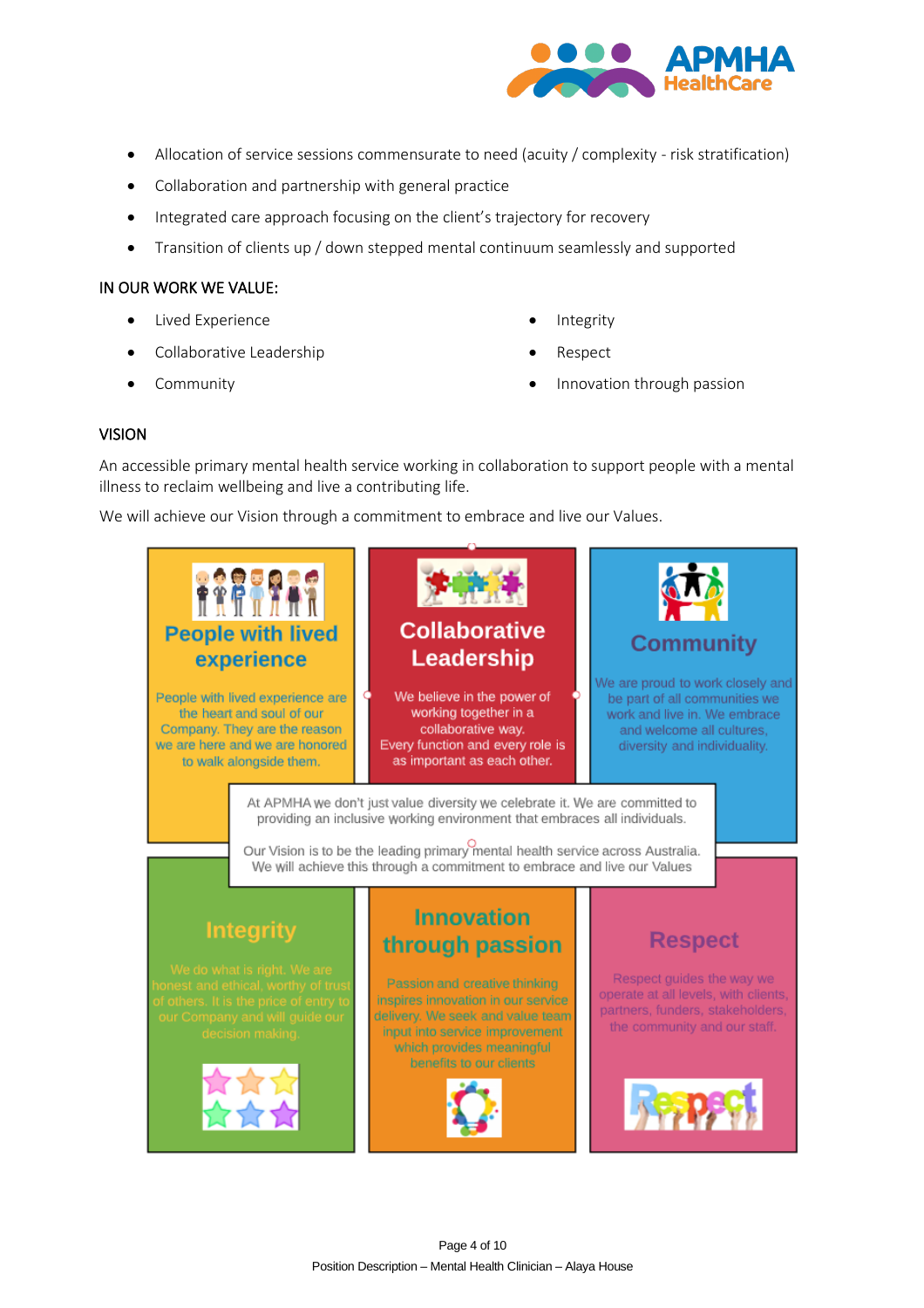

#### MISSION

To lead primary mental health care through the delivery of accessible, high-quality services in partnership with the client, supporting their mental health, wellbeing and facilitated recovery Company website: [www.apmha.com.au](http://www.apmha.com.au/)

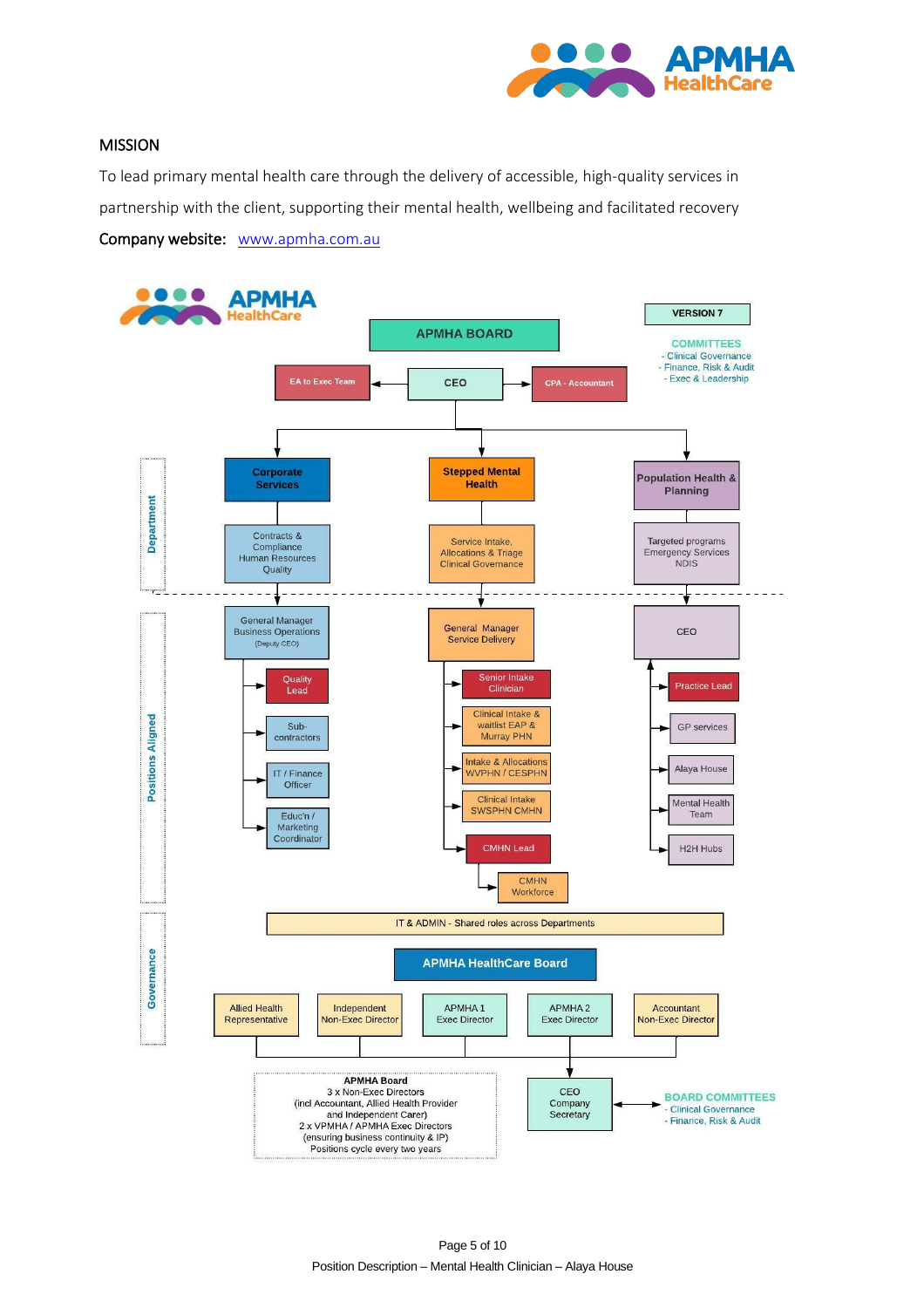

### Position purpose and context

| Position<br>purpose | This position is engaged under APMHA's various funded programs outlined on<br>page 2 of this position description and will work closely with APMHA clinical                                                                                                                                                                                                                                                                                                                                                                                                                                                                                                                                                                                                                                                                                                                                                                                                                                                                                                                                                                                      |
|---------------------|--------------------------------------------------------------------------------------------------------------------------------------------------------------------------------------------------------------------------------------------------------------------------------------------------------------------------------------------------------------------------------------------------------------------------------------------------------------------------------------------------------------------------------------------------------------------------------------------------------------------------------------------------------------------------------------------------------------------------------------------------------------------------------------------------------------------------------------------------------------------------------------------------------------------------------------------------------------------------------------------------------------------------------------------------------------------------------------------------------------------------------------------------|
|                     | intake and triage team and referrers to provide support and interventions to<br>people within the target group(s). The clinician will be based at APMHA's mental<br>health wellness Hub, Alaya House, in Shepparton.                                                                                                                                                                                                                                                                                                                                                                                                                                                                                                                                                                                                                                                                                                                                                                                                                                                                                                                             |
|                     | The credentialed or accredited mental health clinician will perform duties as<br>outlined in the relevant Program Guidelines for people experiencing mental<br>illness across a range of acuity.                                                                                                                                                                                                                                                                                                                                                                                                                                                                                                                                                                                                                                                                                                                                                                                                                                                                                                                                                 |
|                     | The position will ensure high quality, flexible and holistic support is provided to<br>people who may be experiencing psychological distress or mental ill-health,<br>including evidence-based treatment for mental illness and Alcohol and other Drug<br>(AOD) issues in the Goulburn Valley area of Victoria (Murray PHN region), as part<br>of the Head to Health program.                                                                                                                                                                                                                                                                                                                                                                                                                                                                                                                                                                                                                                                                                                                                                                    |
| Key outcomes        | The key outcomes our Mental Health Clinicians (MHC) are expected to implement<br>under contracted programs are:                                                                                                                                                                                                                                                                                                                                                                                                                                                                                                                                                                                                                                                                                                                                                                                                                                                                                                                                                                                                                                  |
|                     | For people with mild to moderate mental illness: Provision of individual<br>psychological services to the identified target groups.<br>For people with severe and persistent mental illness: Provision of<br>$\bullet$<br>specialist clinical services and clinical coordination for clients with severe<br>mental disorders.<br>For people with high need, non-acute: suicide prevention response: rapid<br>response to people identified at being at mild-moderate risk of suicide.<br>For people accessing Head to Health program: Provision of a range of<br>٠<br>services with clients identified at IAR Level of Care 2 (low intensity), 3<br>(mild-moderate mental illness) and 4 (severe and persistent mental<br>illness), and supporting access to appropriate services for IAR Level of<br>Care 1 (self-management) and 5 (acute specialist mental health services).<br>For people with an NDIS Support & Recovery Plan: Specialist Support<br>Coordination and Counselling services.<br>Disaster Response: Specialist Support and Counselling services for people<br>impacted, affected, or retriggered by recent natural disasters. |
| Working             | Internal contacts                                                                                                                                                                                                                                                                                                                                                                                                                                                                                                                                                                                                                                                                                                                                                                                                                                                                                                                                                                                                                                                                                                                                |
| relationships       | This position works closely and collaboratively with APMHA:                                                                                                                                                                                                                                                                                                                                                                                                                                                                                                                                                                                                                                                                                                                                                                                                                                                                                                                                                                                                                                                                                      |
|                     | APMHA CEO, General Managers and Leadership Team<br>APMHA Intake and Allocations Team<br>APMHA Finance and IT Team<br><b>External contacts</b>                                                                                                                                                                                                                                                                                                                                                                                                                                                                                                                                                                                                                                                                                                                                                                                                                                                                                                                                                                                                    |
|                     |                                                                                                                                                                                                                                                                                                                                                                                                                                                                                                                                                                                                                                                                                                                                                                                                                                                                                                                                                                                                                                                                                                                                                  |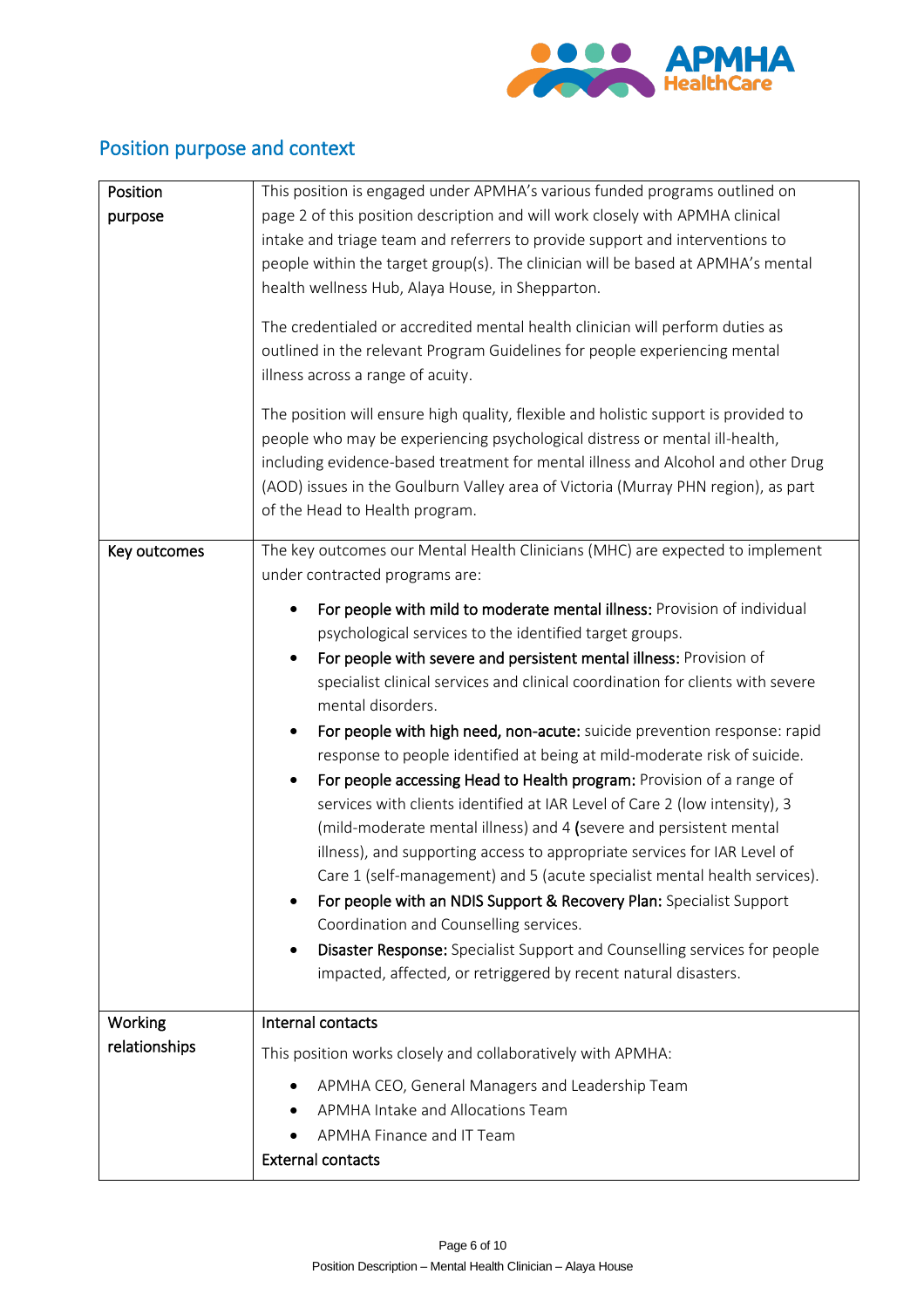

| It is expected that this position will have direct contact with:                    |
|-------------------------------------------------------------------------------------|
| <b>General Practitioners</b><br>$\bullet$                                           |
| State funded services (Mental Health, DHHS, Family First, Housing etc)<br>$\bullet$ |
| Federal funded services (MBS / NDIS)<br>$\bullet$                                   |
| • Community health services (General counselling, AOD)                              |
| Disaster recovery services<br>$\bullet$                                             |
| Consumers and carers<br>$\bullet$                                                   |
| Others as required                                                                  |

# Key Responsibilities:

| <b>Clinical Service</b> | For people with mild - moderate mental illness                                                                                                                                                                                                                                                                                                                                                                                                                                                                                                                                              |  |
|-------------------------|---------------------------------------------------------------------------------------------------------------------------------------------------------------------------------------------------------------------------------------------------------------------------------------------------------------------------------------------------------------------------------------------------------------------------------------------------------------------------------------------------------------------------------------------------------------------------------------------|--|
| Provision               | Provision of individual psychological services to the identified target<br>groups<br>Provision of group-based psychological services<br>Provision of reports in relation to the progress and management of<br>clients to all GPs and other relevant practitioners within the PHN<br>region<br>Provision of support for carers, especially where services are<br>$\bullet$<br>provided to children and young people<br>Facilitation of referrals to other services/providers where indicated                                                                                                 |  |
|                         | For people with severe and persistent mental illness                                                                                                                                                                                                                                                                                                                                                                                                                                                                                                                                        |  |
|                         | providing senior specialist clinical services for clients with severe<br>mental disorders<br>establishing a therapeutic relationship with the client<br>regularly reviewing the client's mental state, risk assessment and<br>ongoing care needs<br>monitoring and ensuring compliance by clients with their<br>$\bullet$<br>medication; clinical services for clients with severe mental<br>disorders<br>participating in case conferencing with GPs, psychiatrists and other<br>health providers<br>provide therapeutic interventions such as outlined in relevant<br>program guidelines. |  |
|                         | For people with high need, non-acute suicide prevention response:                                                                                                                                                                                                                                                                                                                                                                                                                                                                                                                           |  |
|                         | Provision of rapid-response services to those individuals referred<br>and identified as being at risk of suicide                                                                                                                                                                                                                                                                                                                                                                                                                                                                            |  |
|                         | For people accessing Head to Health                                                                                                                                                                                                                                                                                                                                                                                                                                                                                                                                                         |  |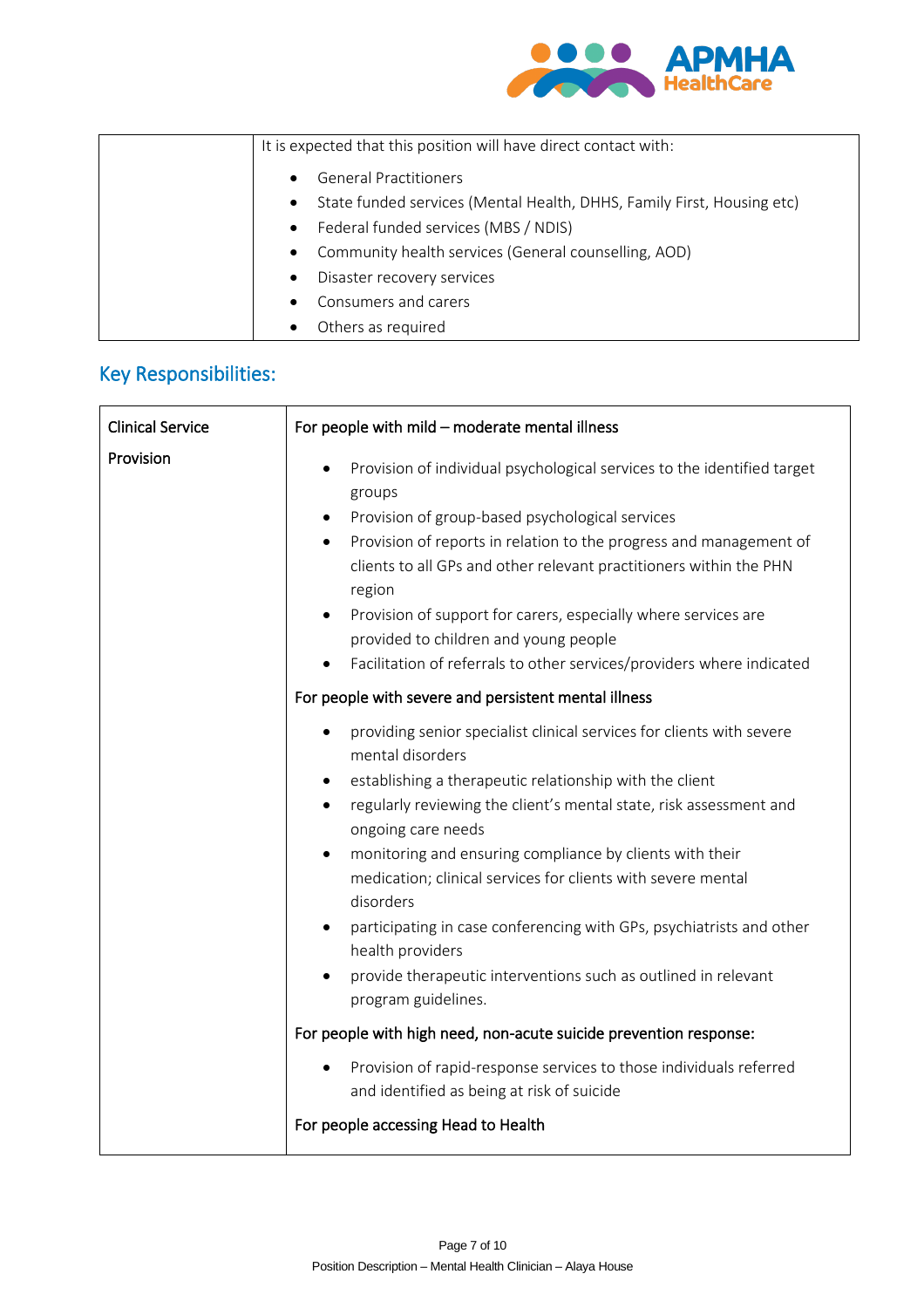

|                                            | Initial Assessment and Referral (IAR) Level 2 - low intensity<br>interventions, with a focus on transitioning client to local area Level<br>2 service provider via warm handover<br>Initial Assessment and Referral (IAR) Level 3 - interventions as<br>$\bullet$<br>above, for people with mild - moderate mental illness<br>Initial Assessment and Referral (IAR) Level 4 - interventions as<br>above, for people with people with severe and persistent mental                                                                                                                                            |
|--------------------------------------------|--------------------------------------------------------------------------------------------------------------------------------------------------------------------------------------------------------------------------------------------------------------------------------------------------------------------------------------------------------------------------------------------------------------------------------------------------------------------------------------------------------------------------------------------------------------------------------------------------------------|
|                                            | illness.<br>Support clients with IAR level 1 (self-management, e-health) and<br>level 5 (acute specialist mental health services) to navigate, via<br>warm handover, appropriate care options.<br>Consumers requiring alcohol and other drugs support.                                                                                                                                                                                                                                                                                                                                                       |
| Clinical and data<br>records<br>management | Ensure minimum data collection, outcome scores and referrer<br>$\bullet$<br>progress reports are completed in a timely manner<br>Ensure client progress documents and care plans are updated and<br>uploaded in APMHA clinical CRM - Fixus in a timely manner<br>Utilize the agreed Initial Assessment and Referral (IAR) Tool<br>$\bullet$                                                                                                                                                                                                                                                                  |
| General                                    | Assist with compliance as directed with contractual obligations and<br>$\bullet$<br>deliverables as contained in the various approved funding contracts<br>Contribute towards APMHA HealthCare Ltd.'s overall strategic<br>$\bullet$<br>direction including the implementation of the organisation's values<br>and mission statement<br>Respect the confidentiality of clients and general practice in line<br>with the organisation's policies, procedures, and the Privacy Act<br>Comply with the organisation's policies and procedures.<br>Participate in the organisation's Accreditation requirements. |

## Key qualifications and experience

| <b>Required qualifications</b> | Essential:                                                                                                                                                                                                                                                                                                                           |  |
|--------------------------------|--------------------------------------------------------------------------------------------------------------------------------------------------------------------------------------------------------------------------------------------------------------------------------------------------------------------------------------|--|
|                                | The mental health clinicians are required to:                                                                                                                                                                                                                                                                                        |  |
|                                | be credentialed/accredited (or eligible for credentialing/accreditation)<br>$\bullet$<br>in the field of Mental Health.<br>(Social Work, Occupational Therapist, Mental Health Nurse or<br>Psychologist) and registered with the Australian Health Practitioner<br>Regulation Agency (AHPRA) or the Australian Association of Social |  |
|                                | Workers (AASW).<br>be adequately experienced in the field of mental health, and:<br>$\bullet$<br>o For people with mild to moderate mental illness: be trained in<br>delivering psychological therapies currently, or recently engaged in<br>clinical practice in that field                                                         |  |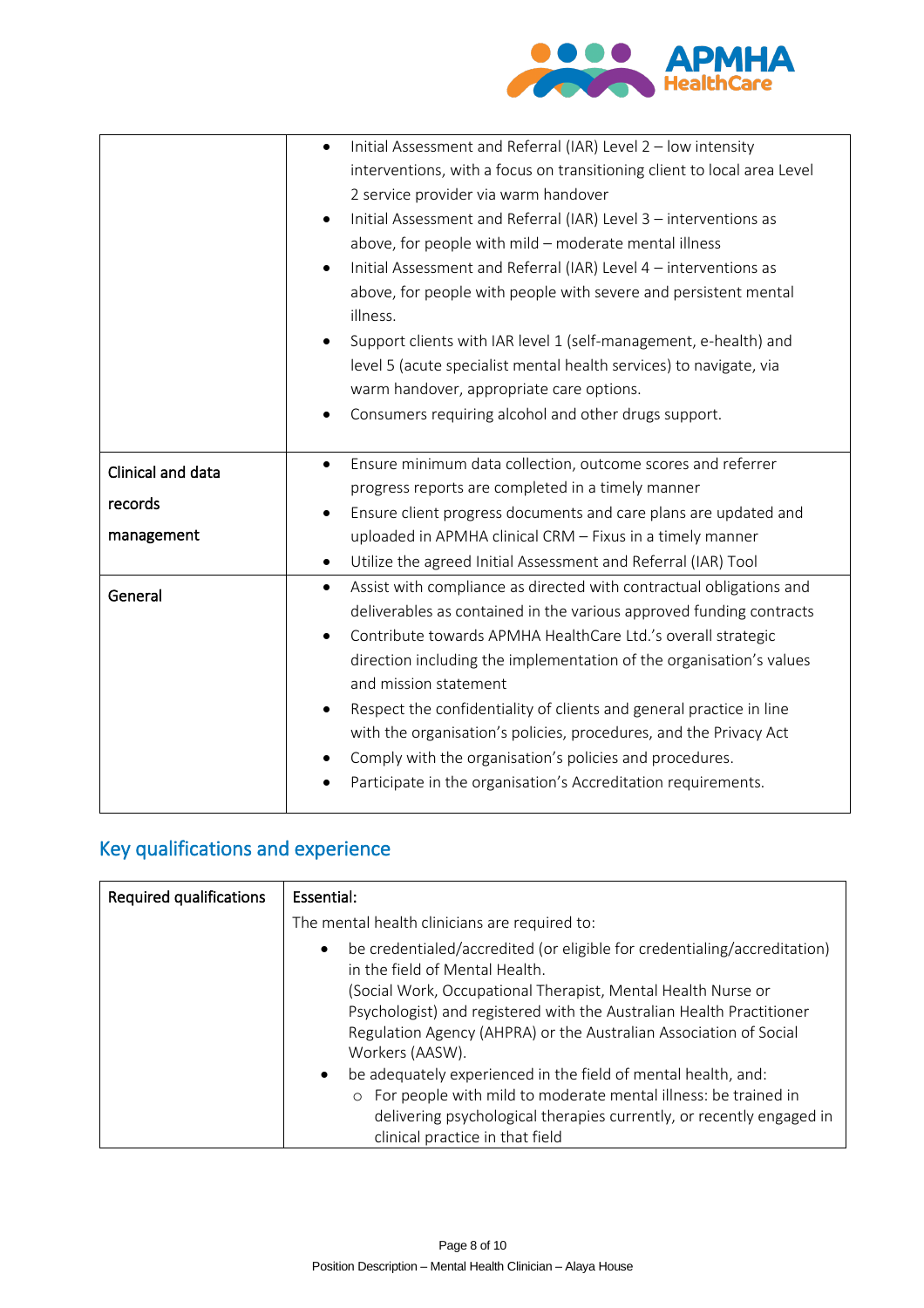

|                | o For people with severe and persistent mental illness: have                                                                                                                                                         |
|----------------|----------------------------------------------------------------------------------------------------------------------------------------------------------------------------------------------------------------------|
|                | experience and training in delivering clinical care coordination and<br>support                                                                                                                                      |
|                | be appropriately trained and experienced to deliver services to the<br>identified target group(s) as indicated in contract. Training and/or<br>experience must include:                                              |
|                | (i) Cultural Competency when working with Aboriginal and Torres<br>Strait Islander peoples. Recognised training programs include those<br>endorsed by the Australian Indigenous Psychologists Association<br>(AIPA). |
|                | (ii) Cultural Awareness, bilingual and/or experience working with<br>interpreters when working with people from Culturally and<br>Linguistically Diverse Backgrounds.                                                |
|                | (iii) Relevant children's mental health training and minimum 3 years'<br>experience when working with children.                                                                                                      |
|                | (iv) Training and experience with Attachment Theory when working<br>with Perinatal women.                                                                                                                            |
|                | (v) Advanced Suicide Prevention training when working with people at<br>risk of suicide. Recognised training includes: Black Dog Institute,<br>Suicide Prevention Training for Clinicians provided by APS or ASIST.  |
|                | (vi) Experience and or training in older people's mental health when<br>delivering services to older people.                                                                                                         |
|                | Demonstrated ability to work independently and as part of a broader<br>٠<br>team.                                                                                                                                    |
|                | Proficiency in completing MSE, clinical risk assessments and a high<br>$\bullet$<br>level of competency in working with consumers with a range of mental<br>health issues and varying complexities.                  |
|                | Highly developed interpersonal skills and the ability to relate to clients<br>$\bullet$<br>from a diverse range of backgrounds.                                                                                      |
|                | Demonstrated ability to be flexible, respond to changing work<br>$\bullet$<br>priorities and self-manage personal professional development and<br>workloads.                                                         |
|                | Demonstrated ability to collaborate with and advise, support and<br>direct other health professionals in providing services to mental health<br>clients.                                                             |
|                | Demonstrate highly developed literacy in computers and medical<br>$\bullet$<br>software and proven extensive experience establishing and<br>maintaining appropriate and accurate case management records.            |
|                | Desirable:                                                                                                                                                                                                           |
|                | Understanding of mental health within a primary care and/or<br>community health care setting.                                                                                                                        |
| Pre-requisites | Certification of tertiary qualifications<br>٠                                                                                                                                                                        |
|                | AHPRA registration (or AASW registration)                                                                                                                                                                            |
|                | Registration with professional body.                                                                                                                                                                                 |
|                | Evidence of Right to Work in Australia if tertiary qualifications are<br>from outside of Australia                                                                                                                   |